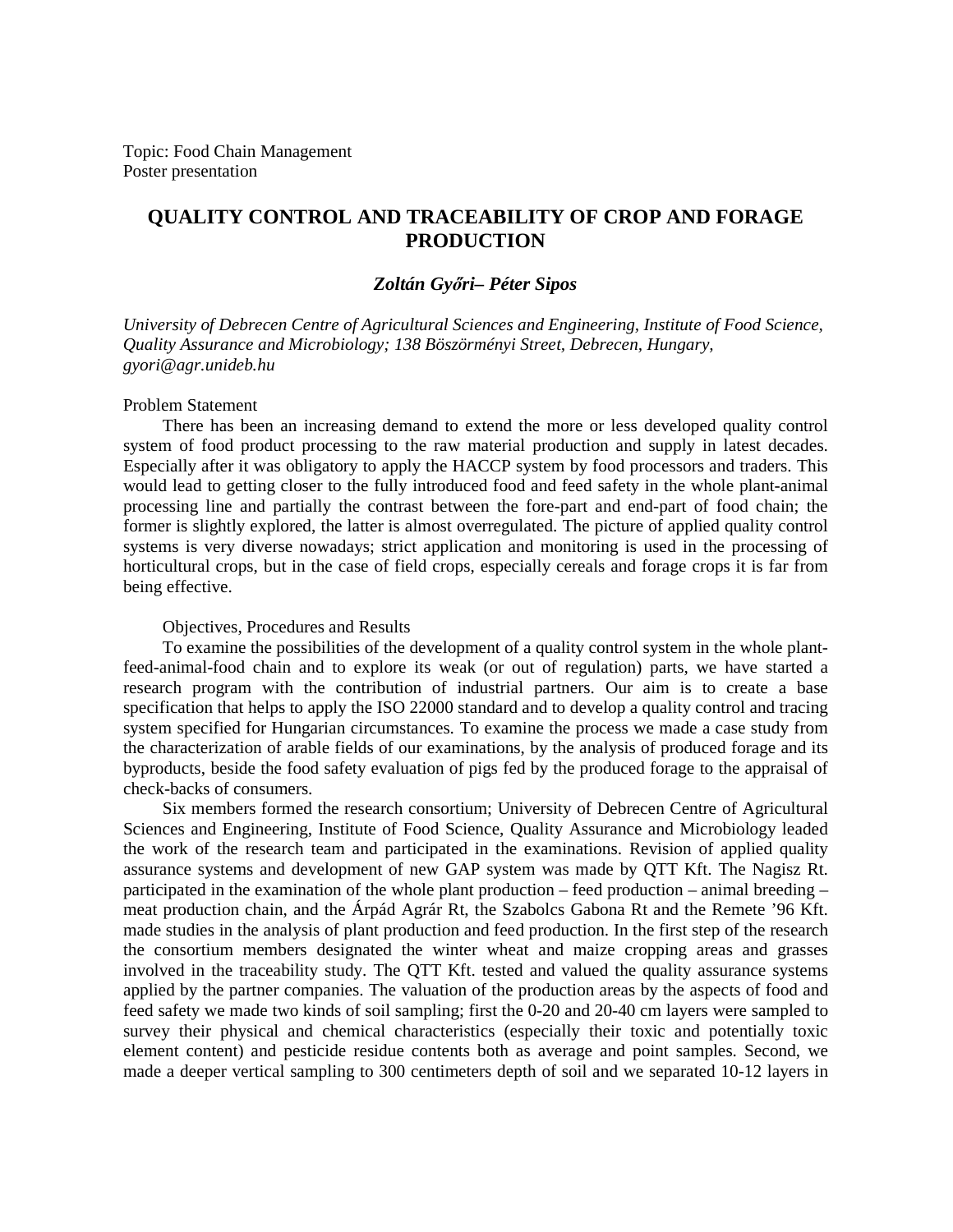the profiles based on their physical properties. The element content was determined by a Perkin-Elmer Optima 3300 DV Inductively Coupled ICP-OES equipment, pesticide residue analysis was performed by GC and GC-MS equipment in the Soil and Plant Conservation Service of Miskolc. Furthermore, we sampled the harvested winter wheat and maize yield, also for determine their potentially toxic element and pesticide residue content. The harvested yield was stored by the consortium members until their use in feed mixtures.

The examinations were performed both on intensive and bio productions sites and we have found that the examined fields are suitable for producing safe foods, although in the case of intensive cultivation some accumulation of pesticides and heavy metals is observable in the deeper soil layers. Our measurements proved that this contamination did not affect the quality of plant products.

The QTT Kft. made the GAP documentation of the plant production processes and it was applied and revalued by the producers. Based on the initial systems and the experiences of application we made the general model of this GAP system, what helps the initiation of ISO 22000 standard and can be applied by any plant producer businesses adapted to their specialties.

The evaluations were continued in the animal husbandry, in pork production by Nagisz Zrt. The production of feed materials and the breeding of animals were made in factories certificated by ISO22000. Pork was made in slaughterhouse of Debreceni Hús Zrt., certificated by ISO9001 and HACCP, accredited by SGS Hungary.

The meat industry made its consumers (commercial chains) to fill out a questionnaire about their opinions on the necessity of applicable quality standards. This questionnaire purposely focused on the quality of product and did not deal with other questions, e.g. technical questions of trade.

The opinions of both inland and export partners are definitely positive about the quality of meat product and the ambition for the development of quality assurance system. Besides, several establishments were found by the answers. The most important were:

- Results show that commercial lines are not suitable to promote the interests of final consumers. Essentially the technical aspects of trade are important for them (e.g. accuracy in transport, price, terms of payment). They have not got almost any feedback about the product quality (above the requirements of contract) or the consumer's demands.
- Widen range of own branded products hinder the ambitions of producer on the satisfaction of latent demands of consumers, so consumer can not react upon the product development.
- Consumer do not got any information about the extra quality or food safety related properties of the product, so if the primary production applies higher level of quality assurance system as its buyer requires, it must use additional expenditures to communicate it to their final consumers.
- Buyers, interested in hospitable and institutional food, do not specify their demands on hygiene and quality, just requires the adherence of requirements of Codex Alimentarius Hungaricus, although it is widely known that its adherence is a general requirement in food trade. This causes that they expectations are only formal, so the demands on "menu specific raw material" do not formulate.

## **Conclusions**

On the first elements of food chain nowadays it is hard to inform the final consumers about the application of non required quality control systems. This induces companies to maintain as low level of quality assurance system as their buyers requires – and it means rather loose regulations in several cases, mainly in plant production. The production of high value added goods requires suitable and well operating quality assurance system, what we have processed in the case of our